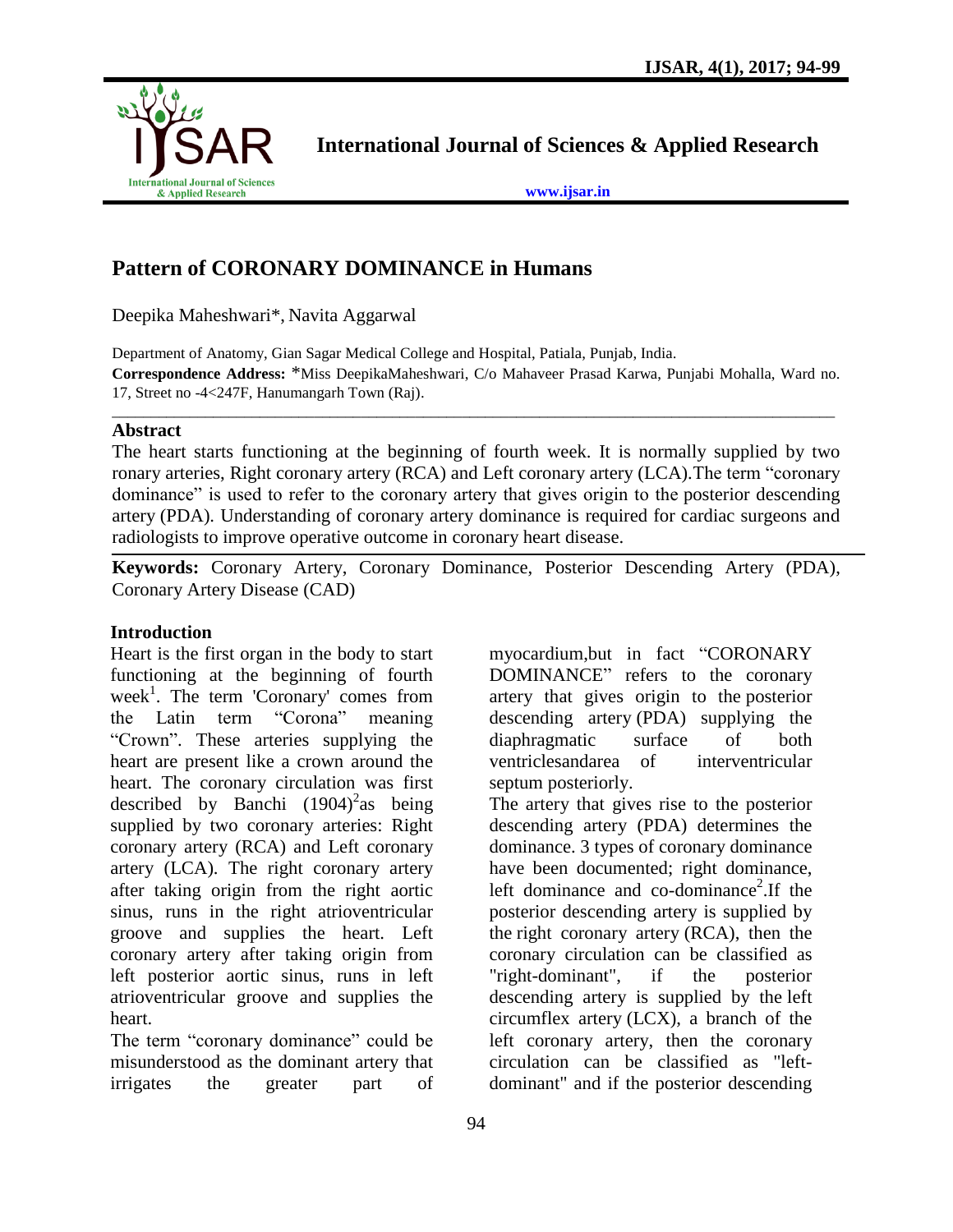artery is supplied by both the right coronary artery and the circumflex artery, then the coronary circulation can be classified as "co-dominant".

A US registry reported that left dominance and co-dominance were associated with development of coronary artery disease and increased in-hospital mortality<sup>3</sup>. Coronary artery disease is one of the major causes of death in developed countries. The incidence of coronary artery disease is increasing today in developing countries as well, because of changing life style, urbanization, sedentary nature of work, hyperlipidemia, diabetes mellitus, hypertension and obesity. Coronary dominance show variations among different populations. CAD is responsible for over 70% of sudden cardiac deaths in developing countries, therefore there is a need for the study of cardiac dominance in these populations. The knowledge of these variations are of paramount importance when considering various surgical interventions. Therefore knowledge of coronary artery dominance is important for cardiac surgeons to improve the operative outcome in coronary heart disease and for radiologists.

### **Materials and methods**

A total of 36 cadaveric hearts and cardiac angiographies of 74 individuals were studied.

36 formalinized cadaveric hearts without any obvious pathology were obtained from the routine cadaveric dissections in the dissection hall of department of anatomy, GianSagar Medical College, Banur. These hearts were dissected to expose the coronary arteries and the arteries were traced carefully to see the origin of

posterior descending artery (PDA), as its origin would decide the coronary dominance for that heart. Each heart was numbered and the dominance for that heart noted down carefully.

The cardiac angiography reports of 74individuals in Haldiram Moolchand Cardiovascular Centre of P.B.M Hospital, Bikaner were obtained for the study. Only the patients whose angiograms were commented to be without any severe cardiac disease or any gross anomaly of the heart by the cardiologist were included in the study. Angiographies for all the individuals were performed by routine methods. The informed consent by the patients to be included in the study were obtained. Angiograms of only the adult patients above 18 years of age were included and personal details of each patient was recorded.Angiogramswere viewed to see the origin of posterior descending artery (PDA).Each angiograms was studied twice in separate setups to eliminate any error.Data thus collected was statistically analyzed.

## **Results**

The results obtained from the cadaveric hearts and cardiac angiograms have been presented below table 1.

Among the cadaveric hearts, 72.2% had right dominance, 8.3% had left dominance and 19.5% had co-dominance. In the living population, right dominance was present in 74.3% individuals, left dominance was present in 5.5% population and hearts of 20.2% had co-dominance.

Out of the total right dominance was seen in 73.7%, left was seen in 6.3% of hearts and 20% hearts showed co-dominance.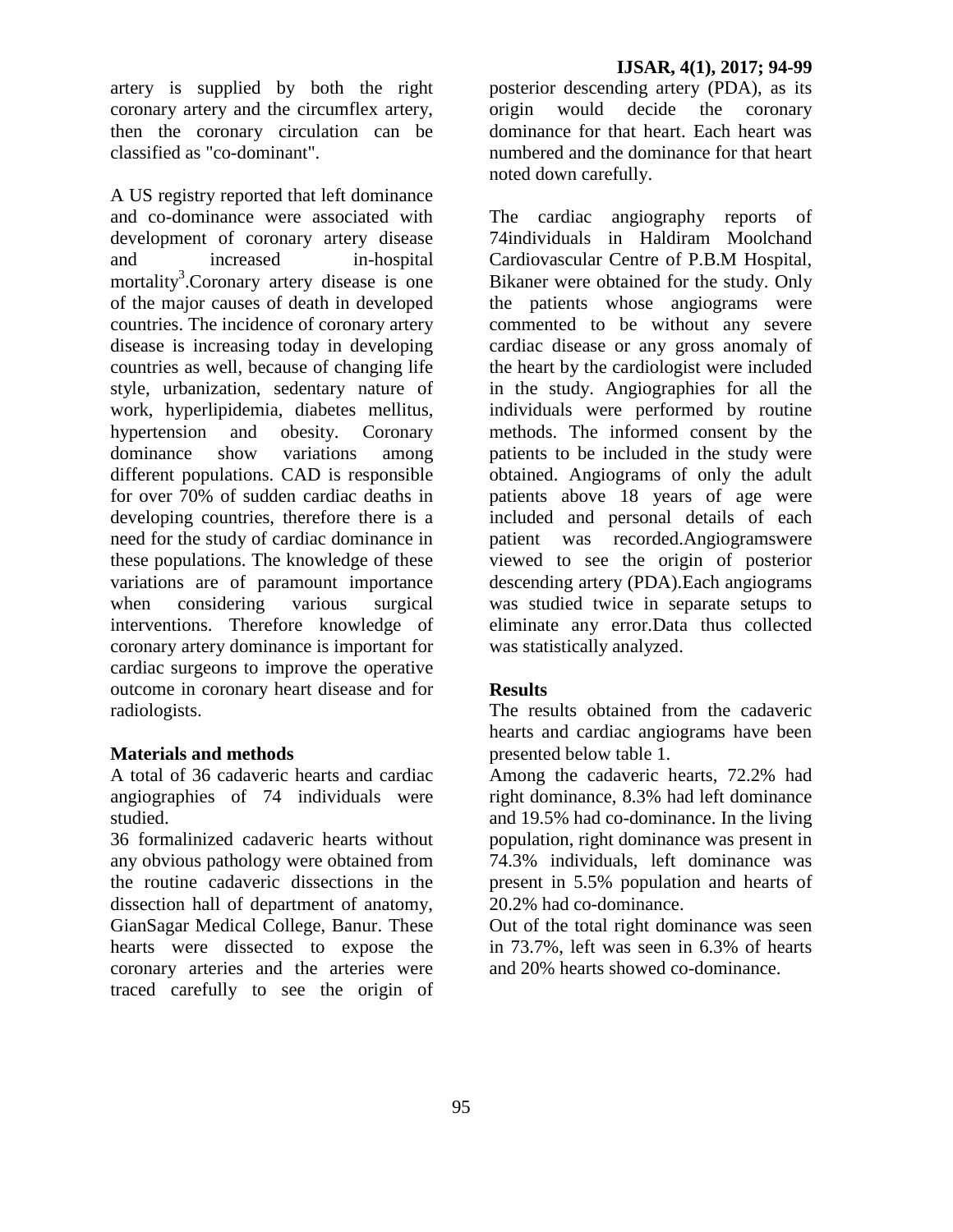| <b>SUBJECTS</b>           | <b>DISTRIBUTION   DOMINANCE</b> |              |     |                     |
|---------------------------|---------------------------------|--------------|-----|---------------------|
|                           |                                 | <b>RIGHT</b> |     | LEFT   CO-DOMINANCE |
| <b>CADAVERIC HEARTS</b>   | Frequency                       | 26           |     |                     |
| (36)                      | Percentage (%)                  | 72.2         | 8.3 | 19.5                |
| <b>CARDIAC ANGIOGRAMS</b> | Frequency                       | 55           |     | 15                  |
| (74)                      | Percentage $(\% )$              | 74.3         | 5.5 | 20.2                |
| <b>TOTAL (110)</b>        | Frequency                       | 81           |     | 22                  |
|                           | Percentage (%)                  | 73.7         | 6.3 | 20                  |

**Table 1: Distribution According To Dominance.**

| Table 2: Distribution of Coronary Dominance According ToGender (In The Living |  |  |  |  |
|-------------------------------------------------------------------------------|--|--|--|--|
| Population).                                                                  |  |  |  |  |

| <b>GENDER</b>    | <b>DISTRIBUTION   DOMINANCE</b> |              |  |                            |  |  |
|------------------|---------------------------------|--------------|--|----------------------------|--|--|
|                  |                                 | <b>RIGHT</b> |  | <b>LEFT   CO-DOMINANCE</b> |  |  |
| <b>MALE</b> (57) | Frequency                       | 43           |  | 10                         |  |  |
|                  | Percentage $(\% )$              | 75.5         |  | 17.5                       |  |  |
| FEMALE(17)       | Frequency                       | 12           |  |                            |  |  |
|                  | Percentage $(\% )$              | 70.5         |  | 29.5                       |  |  |

The table 2 shows 75.5% of right dominance in males and 70.5% in females, 7% and 0% left dominance and 17.5% and 29.5% co-dominance in males and females respectively.



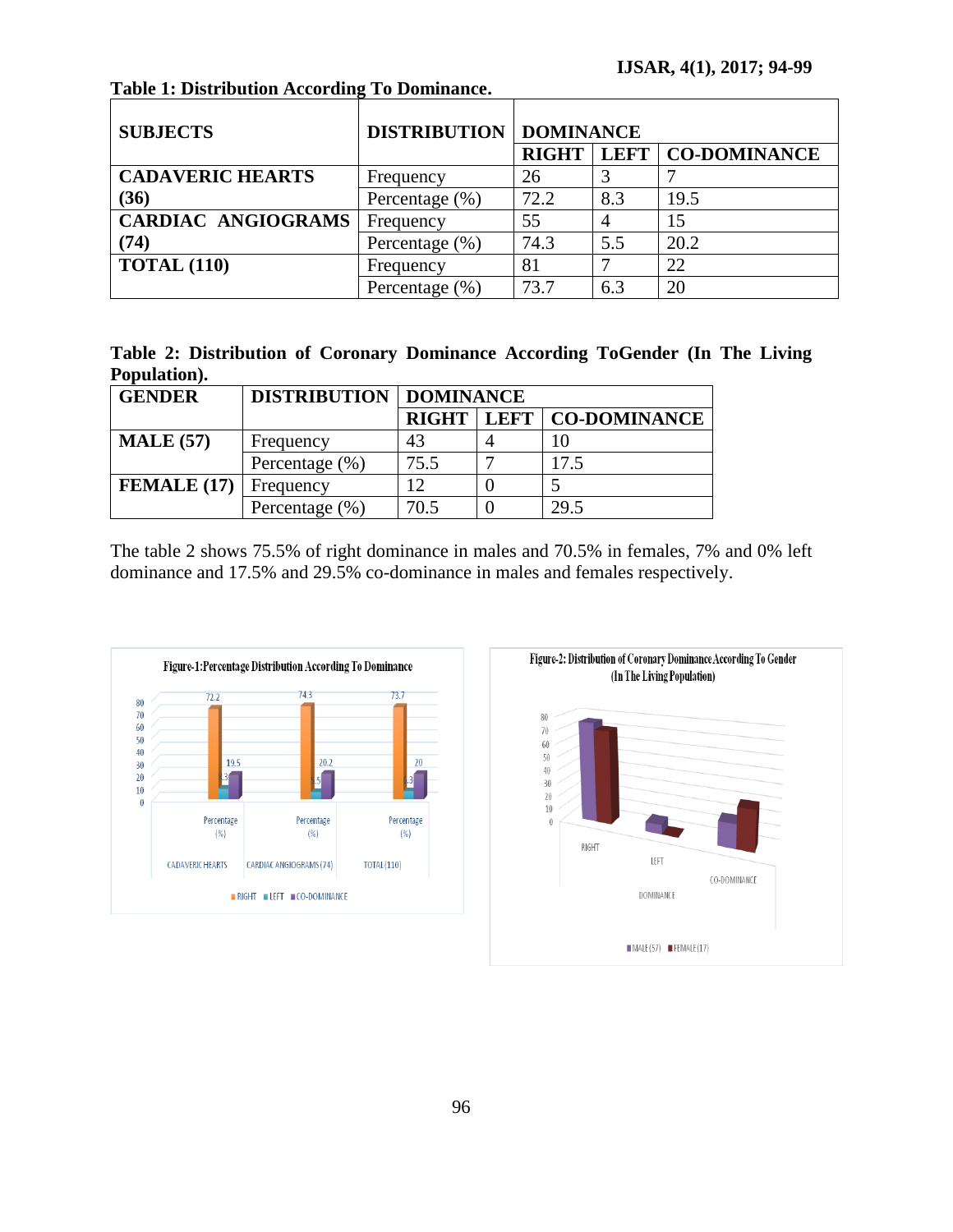### **Discussion**

Out of total 110 hearts studied for coronary dominance, right dominance was found in 73.7% cases, left was present in 6.3% cases and 20% cases were of codominance.

This pattern is showing the higher prevalence of right dominance in general population. The similar trend of right coronary dominance was also seen when the population was studied according to gender.

As seen from above table the percentage of right dominance in various populations studied on angiograms range from 60.4% to 82.4%. The results from the present study show 74.3% of right dominance, which is almost in the middle of the range of the previous studies and therefore is in comparison to studies done by other authors.

The percentage of left dominance range from 8% to 13.3% whereas present study shows 5.5% of left dominance, which is far less than that commented by various other authors.

Percentages of co-dominance are also quite variable in different populations, 20.2% in present study is towards the higher range of other studies.

Percentage of right dominance among the studies shown in the table are almost comparable although it is slightly higher in a study by Kalpana et al. Also the percentage of left and co-dominance in cadaveric study are almost similar to that of other cadaveric studies.

**Table 3: Comparison of Coronary Dominance pattern of various studies (in living subjects).**

| S.No. | <b>Author</b>                        | <b>Year of</b><br>study | <b>Right</b><br>dominance<br>$(\%)$ | Left<br>dominance<br>(%) | Co-dominance<br>(%) |
|-------|--------------------------------------|-------------------------|-------------------------------------|--------------------------|---------------------|
|       | Murphy et $al4$                      | 1977                    | 81.2                                | 9.1                      | 9.7                 |
| 2.    | Jose et al <sup>5</sup>              | 2003                    | 62.5                                | 12                       |                     |
| 3.    | Zamir et $a^{16}$                    | 1988                    | 81                                  | 12                       |                     |
| 4.    | Kaimkhani et al'                     | 2004                    | 60.4                                | 15                       | 24.5                |
| 5.    | Vasheghani et al <sup>8</sup>        | 2008                    | 84                                  | 10                       |                     |
| 6.    | DakhanePrafulle S et al <sup>9</sup> | 2015                    | 82.4                                | 13.3                     | 4.3                 |
| 7.    | Priyadarshini S et al <sup>10</sup>  | 2016                    | 84                                  | 8                        | 8                   |
| 10.   | Present study                        | 2016                    | 74.3                                | 5.5                      | 20.2                |

**Table 4: Coronary Dominance pattern in comparison to other authors (in cadaveric hearts).**

| S.No. | <b>Author</b>                      | <b>Year of</b><br>study | <b>Right</b><br>dominance<br>$(\%)$ | Left dominance<br>$(\%)$ | Co-dominance<br>(%) |
|-------|------------------------------------|-------------------------|-------------------------------------|--------------------------|---------------------|
| 1.    | Kalpana et al <sup>11</sup>        | 2003                    | 89                                  |                          |                     |
| 2.    | Hutchins<br>et<br>al <sup>12</sup> | 1978                    | 70                                  | 10                       | 20                  |
|       | Hirak das <sup>13</sup>            | 2010                    | 70                                  | 18.57                    | 11.43               |
| 4.    | Present study                      | 2016                    | 72.2                                | 8.3                      | 19.5                |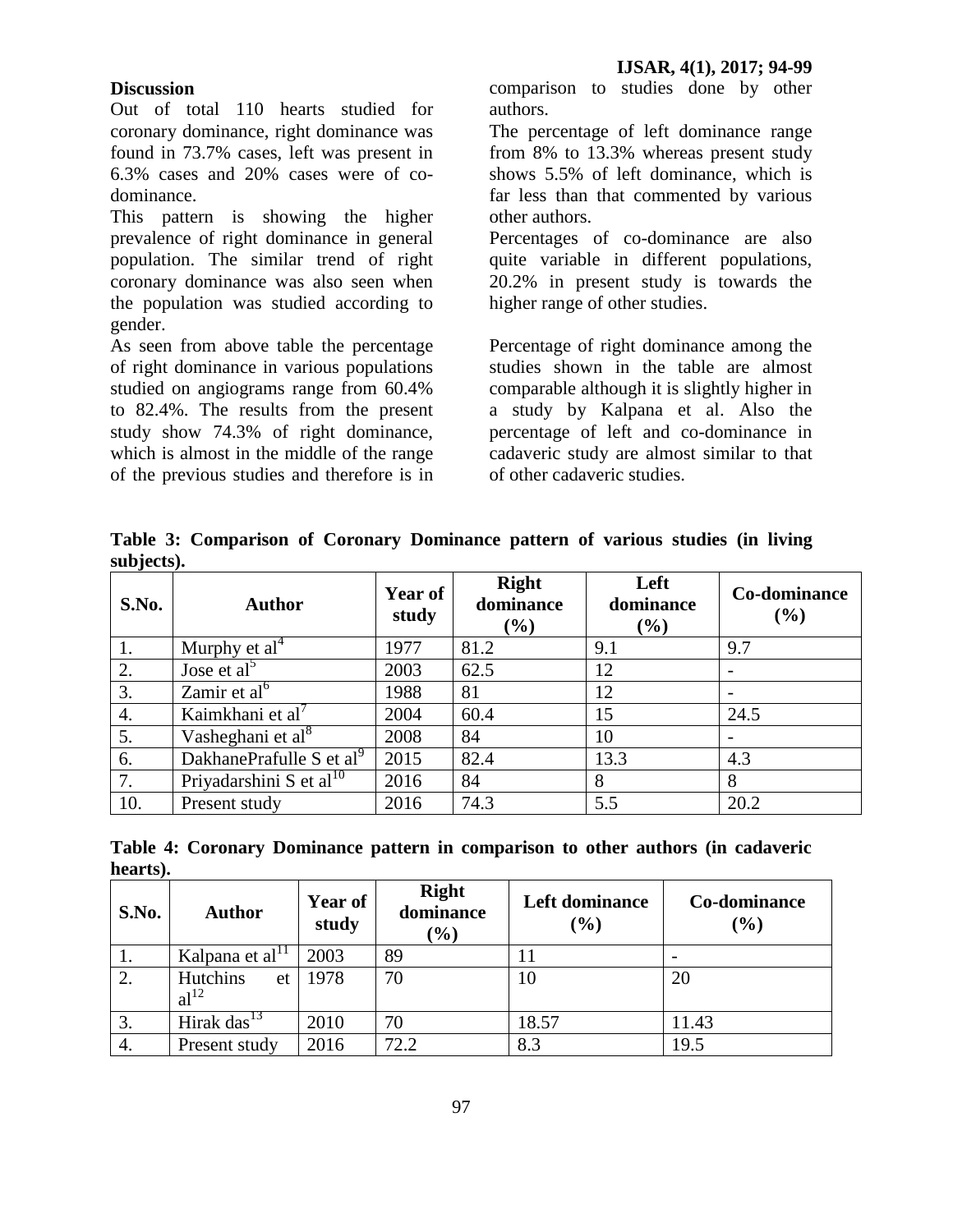Also the present study shows the pattern of right coronary dominance that is the Posterior descending artery in 73.7% cases arising from right coronary artery. This result of right coronary dominance in our study is similar to all the above authors, ImadGhanemShukri et al,  $(2009)^{25}$ and Mandal S, Saha JB et al  $(2009)^{26}$ .

### **Conclusion**

The results of present study when compared to previous studies are almost similar in terms of right dominance and co-dominance and slightly variable in terms of left dominance. This may be because of lesser number of cases in the present study, so a study on larger number of subjects may be able to give us the exact frequency of coronary dominance in our population.

Knowledge of frequency of coronary dominance in the population is also important because it may be of help to the cardiac surgeons in predicting the outcome of patients with atherosclerosis as left dominance of the heart has been associated with greater mortality.

#### **References**

- 1. Heart and great vessels David Johnson, shah p, Collins p, wisely c: gray`s anatomy: the anatomical basis of clinical practice. 39th edition, Eisevierchurchil Livingston. 2000; 995- 1019.
- 2. Gawlikowska-Sroka A, Miklaszewska D, Czerwiński F. Analysis of the influence of heart size and gender on coronary circulation type. Folia Morphol (Warsz) . 2010;69:35–41.
- 3. Parikh NI, Honeycutt EF, Roe MT, Neely M, Rosenthal EJ, Mittleman MA, et al. Left and co-dominant coronary artery circulations are associated with higher in-hospital mortality among patients undergoing percutaneous coronary intervention for acute

coronary syndromes: report from the National Cardiovascular Database Cath Percutaneous Coronary Intervention (CathPCI) Registry. Circ Cardiovasc Qual Outcomes. 2012;5:775–82.

- 4. Murphy E.S.,Rosch J., Rahimtoola S.H., (1977). Frequency and significance of coronary arterial dominance in isolated aortic stenosis. Am. J. Cardiol ; 39(4), p: 505-509.
- 5. Jose R. , Luisa C. , Luciana S. , (2003). The posterior ventricular branches of the coronary arteries in the human heart. Arquivos. Brasileiros. De. Cardilogia ; volume82, p: 468-472.
- 6. Zamir M. and Sinclair P. , (1988). Roots and calibers of the human coronary arteries, Am. J. Anat ; 183, p: 226-234.
- 7. Kaimkhani Z.A. , Ali M.M. , Faruqi A.M. , (2005). Pattern of coronary arterial Distribution and its relation to coronary artery diameter. Journal of Ayub Medical College, Abbottabad ;JAMC; 17(1), p:40-43.
- 8. Vasheghani F.A. ,Kassaian S.E. , Yaminisharif A. ,DavoodiG.Salarifar M. , Amirzadegan A. , (2008). The association between coronary arterial dominancy and extent of coronary artery disease in angiography. Clin. Anat. ;21(6), p: 519-523.
- 9. DakhanePrafullaS, Pakhale Sandeep V. A STUDY OF CORONARY DOMINANCE IN POPULATION OF JALGAON REGION OF NORTH MAHARASHTRA BY ANGIOGRAPHIC METHOD. Int J Anat Res 2015;3(2):1099-1102
- 10. Priyadarshini. S, Sivakumar. M. A STUDY OF CORONARY ARTERIAL DOMINANCE PATTERN. Int J Anat Res 2016;4(3):2817-2821.
- 11. Kalpana R.,(2003). A study on principle branches of coronary arteries in humans. J. Anat. Soc. India : 52(2). p:137-140.